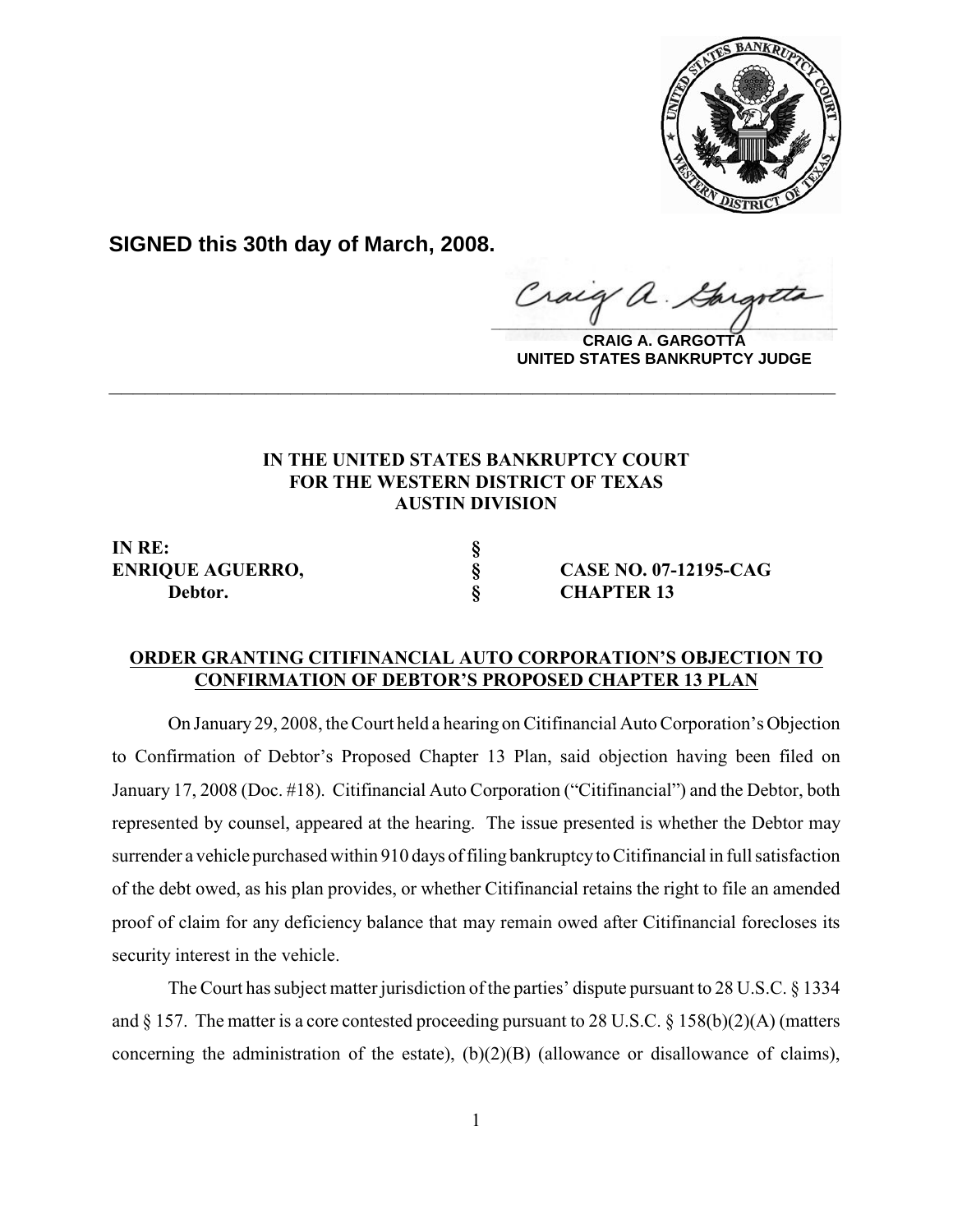(b)(2)(L) (confirmation of plans), and (b)(2)(O) (other proceedings affecting the liquidation of assets of the estate). The following represents the Court's findings of fact and conclusions of law made pursuant to Bankruptcy Rules 7052 and 9014. Where appropriate, a finding of fact shall be construed to be a conclusion of law, and vice versa.

Pursuant to the Debtor's Chapter 13 plan, filed December 10, 2007 (Doc. #7), the Debtor proposes to surrender to Citifinancial a 2004 Mitsubishi Montero on which the Debtor owes approximately \$21,752 to Citifinancial and in which this creditor holds a valid security interest. In his plan in Section III, 1 B, the Debtor proposes to "Surrender in Full Satisfaction" the Montero to Citifinancial to cancel all debt he owes this creditor. Citifinancial filed a proof of claim on December 11, 2007 for \$22,227.64 as a fully secured claim. *See* Claim No. 2 The Texas Motor Vehicle Retail Installment Contract made a part of Claim No. 2 shows the Debtor purchased the Montero on January 7, 2006, a date less than 910 days prior to his filing a chapter 13 case on November 29,  $2007<sup>1</sup>$ 

Bankruptcy Abuse Prevention and Consumer Protection Act of 2005 ("BAPCPA") added language to the Bankruptcy Code at issue here. Some courts refer to this language as the "Hanging Paragraph"because it is an unnumbered paragraph in 11 U.S.C. § 1325 and falls directly after § 1325(a)(9) and before the subsections of § 1325(b). This Hanging Paragraph removes the application of § 506 to creditor's claim if that creditor has to secure its debt a purchase money security interest in a motor vehicle purchased within 910 days of the bankruptcyfiling and that motor vehicle is for the personal use of the debtor. Section  $506(a)(1)$  ordinarily permits a debtor to bifurcate a secured creditor's claim into secured and unsecured portions based on the value of the collateral. Now a chapter 13 debtor must pay the full debt owed on a car purchased within 910 days of filing bankruptcy if he or she intends to retain the car. An argument arises over how the claim

<sup>&</sup>lt;sup>1</sup>Citifinancial's proof of claim for the debt owed it clearly shows the debt includes a loan to the Debtor for the Montero and to pay off negative equity owed on a vehicle traded in when the Debtor bought the Montero. In a recent decision, Judge Leif Clark of the Bankruptcy Court of the Western District of Texas, has determined that, when debt for a vehicle purchased within 910 days of a bankruptcy filing fund both the purchase and any debt remaining on a trade-in, this 910 subsection does not apply. Although the *Sanders* case differs from the situation here in that those debtors were retaining the vehicle and paying for it over the term of the plan, the underlying premise could apply here that, when the debt includes more than purchase money debt, the claim must be bifurcated into a secured claim for the value of the vehicle and an unsecured claim for any remaining deficiency. *See In re Sanders*, 377 B.R. 836 (Bankr. W.D. Tex. 2007). Citifinancial did not argue this ground as a reason to allow it a bifurcated claim.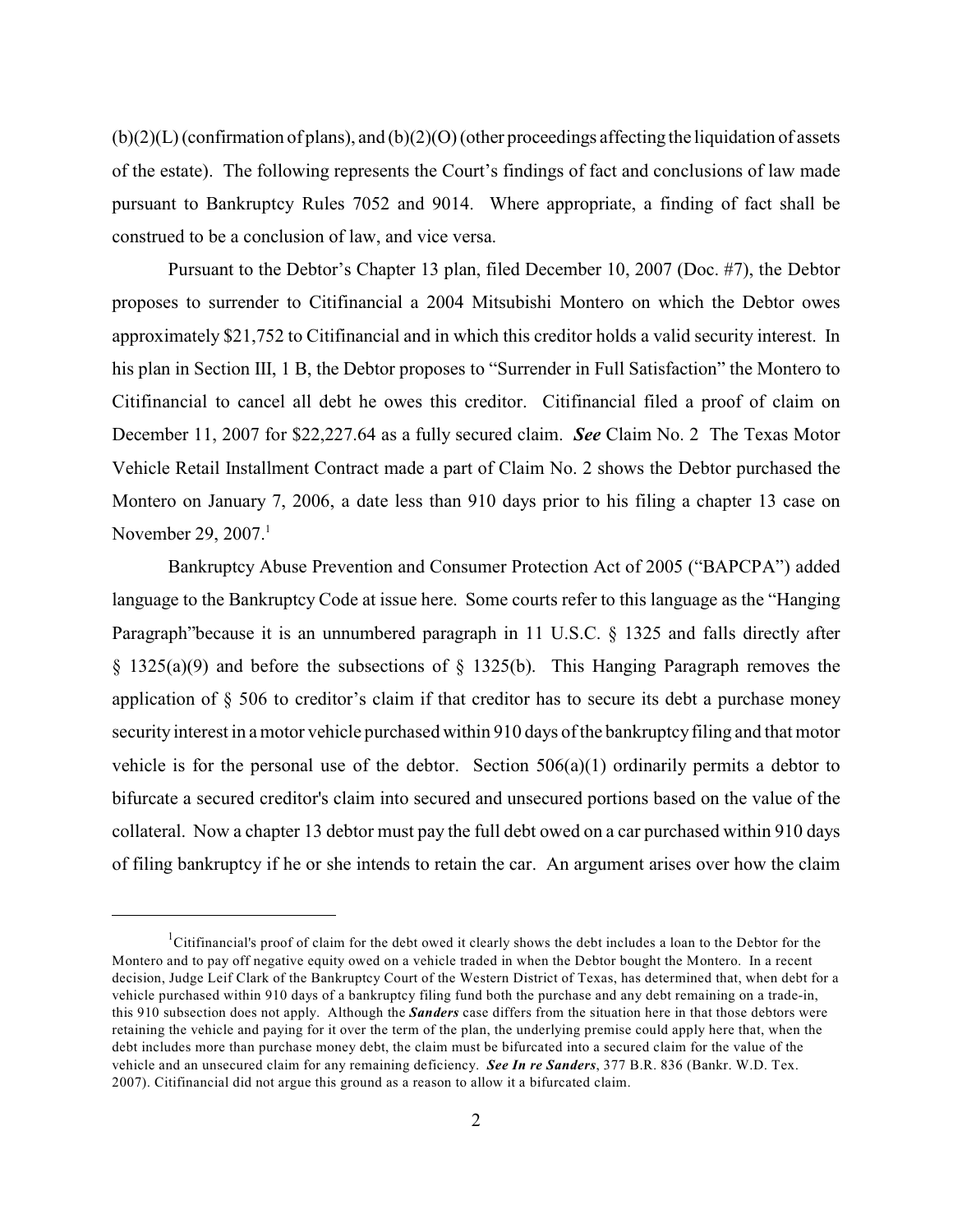must be treated if the debtor proposes in his or her plan to surrender a "910" vehicle to the creditor. Can the creditor file an unsecured claim for any deficiency balance after it has foreclosed its security interest in the car, or must it accept the car in full satisfaction of the debt? In other words, does the combination of 11 U.S.C. § 1325(a)(5)(C), which allows a plan to provide for the surrender of collateral, and the text appearing immediately after  $\S 1325(a)(9)$ , which states that  $\S 506$  no longer applies to value a motor vehicle bought within 910 days of the bankruptcy filing, allow this full value surrender?<sup>2</sup>

Courts throughout the country are struggling with the correct application of this Hanging Paragraph language on motor vehicle claims when the vehicle was purchased with recourse debt within 910 days preceding the bankruptcy filing, the vehicle is surrendered pursuant to provisions of the plan, the creditor forecloses its security interest in the vehicle, and an amount remains owed. There is case law both denying and allowing the creditor the right to file a deficiency unsecured claim. *See* Keith M. Lundin, Chapter 13 Bankruptcy, 3d Ed. § 451.5, Surrender in Full Satisfaction? (2000 & Supp. 2007-1). The majority of the courts have held that, when a debtor has included in the plan under  $\S 1325(a)(5)(C)$  the surrender of a vehicle purchased within 910 days of the bankruptcy filing, the Hanging Paragraph requires the claim to be treated as fully secured for confirmation purposes under  $\S 1325(C)$ . Thus, the surrender of the vehicle equates to full payment of the claim, denying the creditor the ability to file an unsecured claim for any deficiency after it has foreclosed its security interest in the vehicle. *See In re Payne*, 347 B.R. 278 (Bankr. S.D. Ohio 2006); *In re Turkowitch*, 355 B.R. 120 (Bankr. E.D. Wis. 2006); *In re Gentry*, 2006 WL 3392947 (Bankr. E.D. Tenn. Nov. 22, 2006);*In re Quick*, 360 B.R. 722 (Bankr. N.D. Okla. 2007); and others.

However, a growing minority of courts have looked closely at the text of the Hanging Paragraph and § 506 and have determined the Hanging Paragraph only applies when the debtors plan to retain the collateral and does not apply to surrender situations. These courts have given a variety of theories why deficiency claims should be allowed when a 910 car is surrendered. Many recite that, because  $\S 506(a)$  applies by its terms only to "an allowed claim of a creditor secured by a lien on property in which the estate has an interest ....," upon confirmation, the estate no longer has any

<sup>&</sup>lt;sup>2</sup> The pertinent portion of the Hanging Paragraph [the text immediately following 1325 (a)(9)] states that  $\S 506$ shall not apply to a claim for a creditor having a purchase money security interest in a motor vehicle if that vehicle was bought for the personal use of the debtor within 910 days of the bankruptcy filing.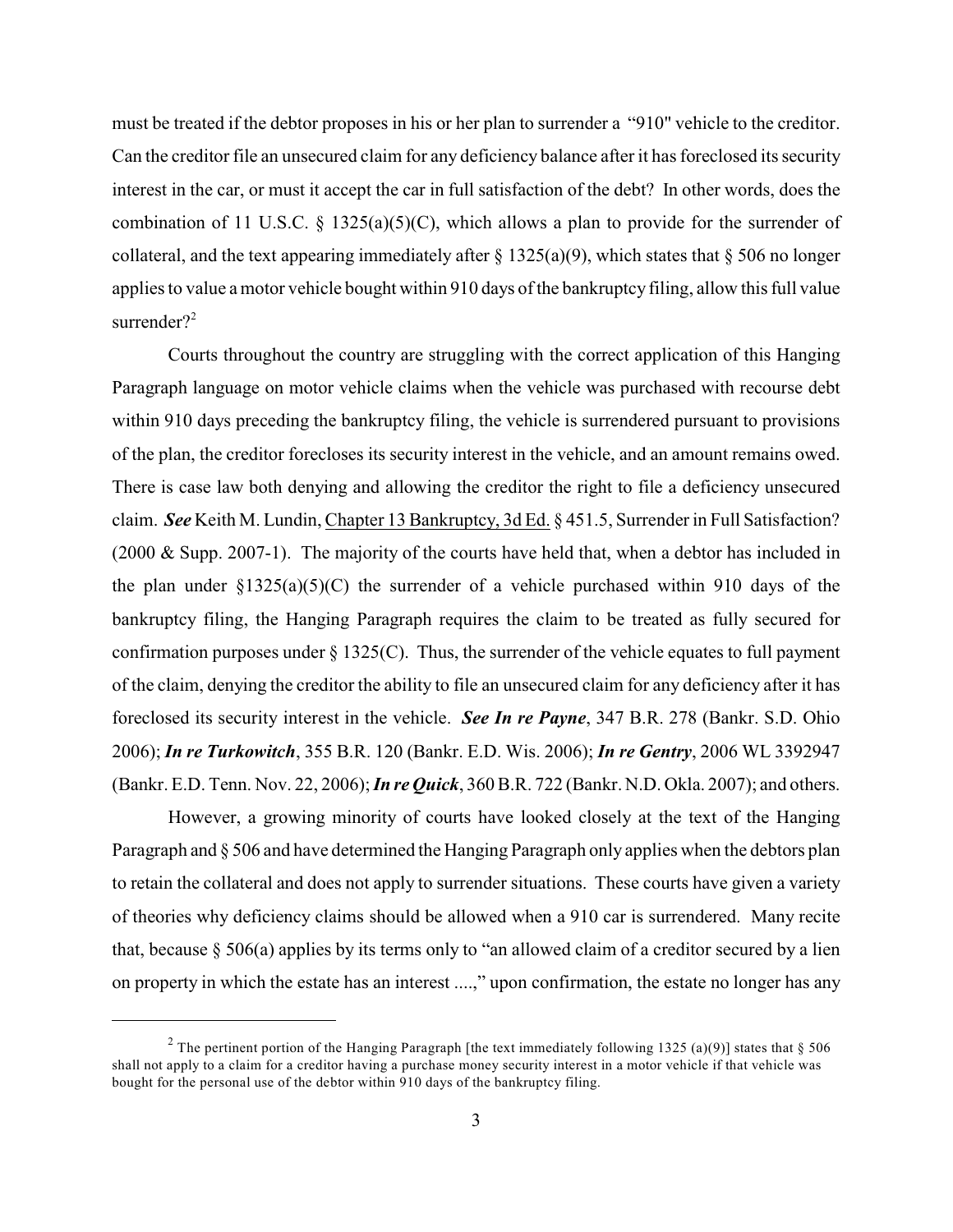interest in the now "surrendered" vehicle, so there is no reason to use the valuation process of § 506 to determine the amount of the secured claim. Once the estate has no interest in the property, a secured creditor is free to foreclose its security interest under applicable non-bankruptcy law, apply the proceeds of sale to its claim, and file an unsecured deficiency claim if the debtor remains liable for said deficiency under applicable non-bankruptcy law. Many courts cite to the silence of the statute on what should happen when a 910 car is surrendered. These courts state that BAPCPA made no change in the law regarding what secured motor vehicle lenders can do when the collateral is surrendered under the terms of a plan, i.e., as guided by Article 9 of the Uniform Commercial Code and the law of contracts, the creditor can foreclose the security lien and, if recourse debt, file a deficiency claim for any amount still owed. *See In re Long*, 2008 WL 564798 ( $6<sup>th</sup>$  Cir. Mar. 4, 2008), at 8; *In Re Osborn (Capital One Auto Finance v. Osborn)*, 515 F.3d 817 (8<sup>th</sup> Cir. 2008) (reversing the bankruptcy and bankruptcy appellate panel that had previously ruled according to the majority position); *In re Wright*, 492 F.3d 829, 833 (7<sup>th</sup> Cir. 2007); *In re Gay*, 375 B.R. 343, 346-47 (Bankr. E.D. Tex. 2007); *In re Clark*, 363 B.R. 492 (Bankr. N.D. Miss. 2007)*; In re Particka*, 355 B.R. 616 (Bankr. E.D. Mich. 2006); and *In re Zehrung*, 351 B.R. 675 (W.D. Wis. 2006). As stated in *In re Clark*,

[T]he hanging paragraph causes no change when a debtor surrenders a vehicle to a 910 creditor under § 1325(a)(5)(C). Prior to BAPCPA, § 506 did not bifurcate a secured creditor's claim upon surrender, nor does it do so post-BAPCPA. Upon surrender, the 910 secured creditor still is entitled to enforce its right to payment and, after disposition of the collateral, that right to payment can still be filed and allowed as an unsecured deficiency claim under § 502. There is nothing in the hanging paragraph that somehow disallows an unsecured deficiency claim of a 910 creditor whose debt was a full recourse obligation under non-bankruptcy law and whose depreciated collateral has been surrendered to it by a Chapter 13 debtor under § 1325(a)(5)(C).

## *In re Clark*, 363 B.R. at 496.

This Court agrees with the minority position. It is a position now followed by three circuit courts. Until there is controlling law in the Fifth Circuit, this Court will allow creditors to file unsecured claims for any deficiency balances remaining after a creditor forecloses its security interest in a vehicle purchased within 910 days of filing bankruptcy and the vehicle is surrendered to the creditor as part of the debtor's chapter 13 plan. It is therefore

ORDERED that Citifinancial Auto Corporation's Objection to Confirmation of Debtor's